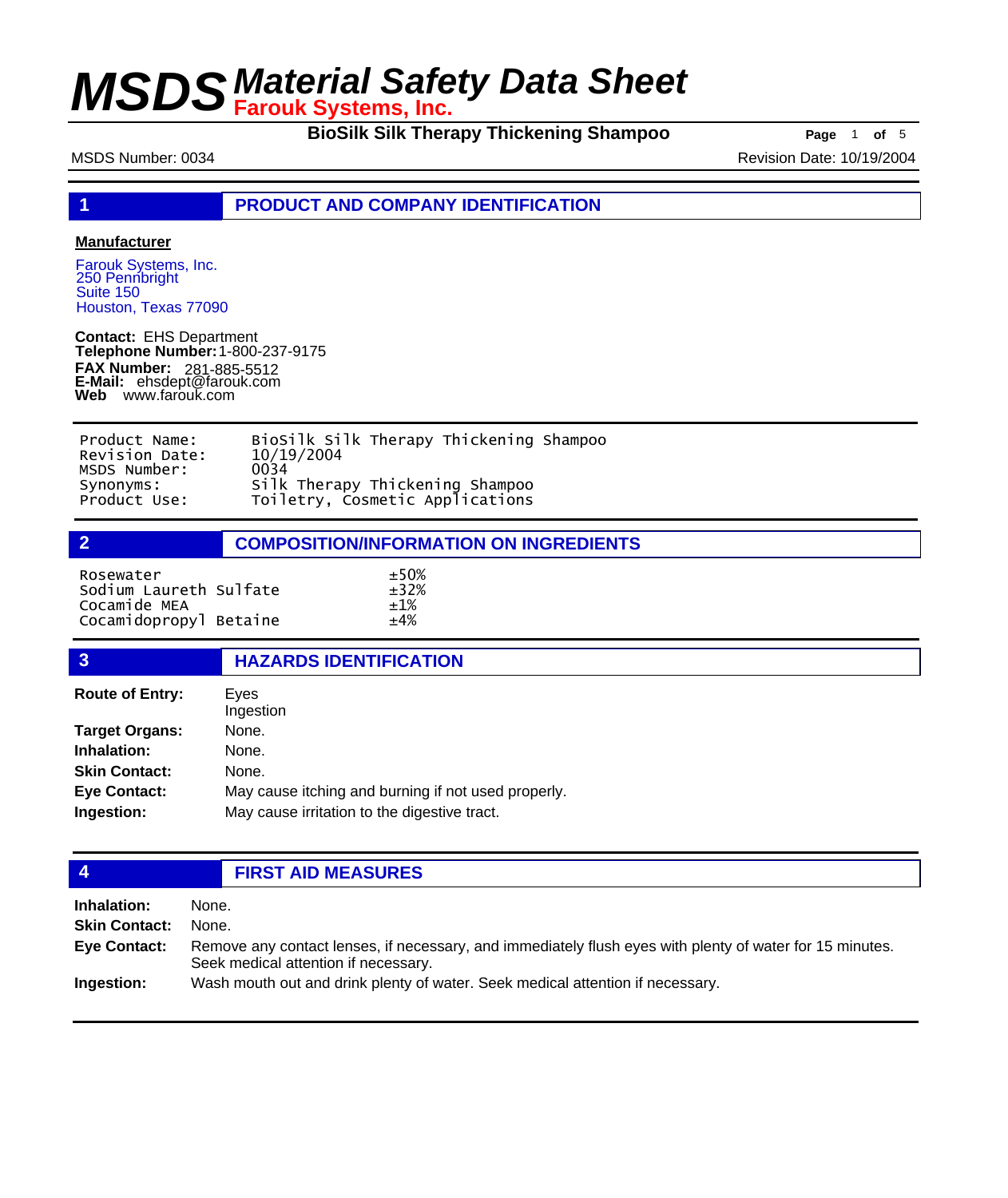**BioSilk Silk Therapy Thickening Shampoo Page** 2 of 5

MSDS Number: 0034 Revision Date: 10/19/2004

**5 FIRE FIGHTING MEASURES**

FLASHPOINT AND METHOD: Not applicable FLAMMABLE LIQUIDS: None. AUTO IGNITION TEMP: None FLAMMABLE CLASS: None. BURNING RATE OF SOLID: Not available GENERAL HAZARDS: Evacuate personnel downwind of fire to avoid inhalation of fumes and smoke. EXTINGUISHING METHODS: Chemical type foam, CO2(Carbon Dioxide), Dry Chemical, Water Fog HAZARDOUS COMBUSTION PRODUCTS: None. FIRE FIGHTING PROCEDURES: This product is not flammable.However, hazardous decomposition and combustion products may be formed in a fire situation. Cool exposed containers with water spray to prevent overheating. FIRE FIGHTING EQUIPMENT: Respiratory and eye protection are required for fire fighting personnel. Full protective equipment (Bunker Gear) and

self contained breathing apparatus (SCBA) should be used for all indoor fires and significant outdoor fires. For small outdoor fires, which may be easily extinguished with a portable fire extinguisher, use of a SCBA may not be needed.

## **6 ACCIDENTAL RELEASE MEASURES**

SMALL SPILL: When a spill occurs, use absorbent material on the substance. Dispose of the material according to all local, state and federal regulations. Always use an absorbent material when cleaning up a spill.

ENVIRONMENTAL PRECAUTIONS: Avoid run-off or release into sewers, stormdrains and waterways.

GENERAL PRECAUTIONS: Remove containers away from flammable materials.

## *HANDLING AND STORAGE*

Use appropriate personal protective equipment as specified in Section 8. Handle in a manner consistent with good household/personal techniques and practices. **Handling Precautions:** Keep containers/bottles securely sealed when not in use. Store in cool/dry conditions that do **Storage Requirements:**

## not exceed room temperature. Try to store product in temperatures between 40°F to 90° F.

## **8 EXPOSURE CONTROLS/PERSONAL PROTECTION**

| <b>Engineering Controls:</b> | These recommendations provide general guideance for handling this product safely. Because<br>specific use conditions may vary, safety procedures should be developed for each specific<br>application of this product. When developing procedures, always consider potential waste,<br>disposal and personal safety issues. |
|------------------------------|-----------------------------------------------------------------------------------------------------------------------------------------------------------------------------------------------------------------------------------------------------------------------------------------------------------------------------|
| <b>Protective Equipment:</b> | EYES AND FACE: For reasonable foreseeable uses of this product, eye and face protection is not<br>reauired.<br>SKIN: For reasonable foreseeable uses of this product, skin protection is not required.<br>RESPIRATORY: For reasonable foreseeable uses of this product, respiratory protection is not<br>required.          |
|                              | EXPOSURE GUIDELINES: Overexposure is unlikely. Since all parameters cannot be foreseen, the                                                                                                                                                                                                                                 |

EXPOSURE GUIDELINES: Overexposure is unlikely. Since all parameters cannot be foreseen, the use of engineering controls to reduce exposure may be necessary.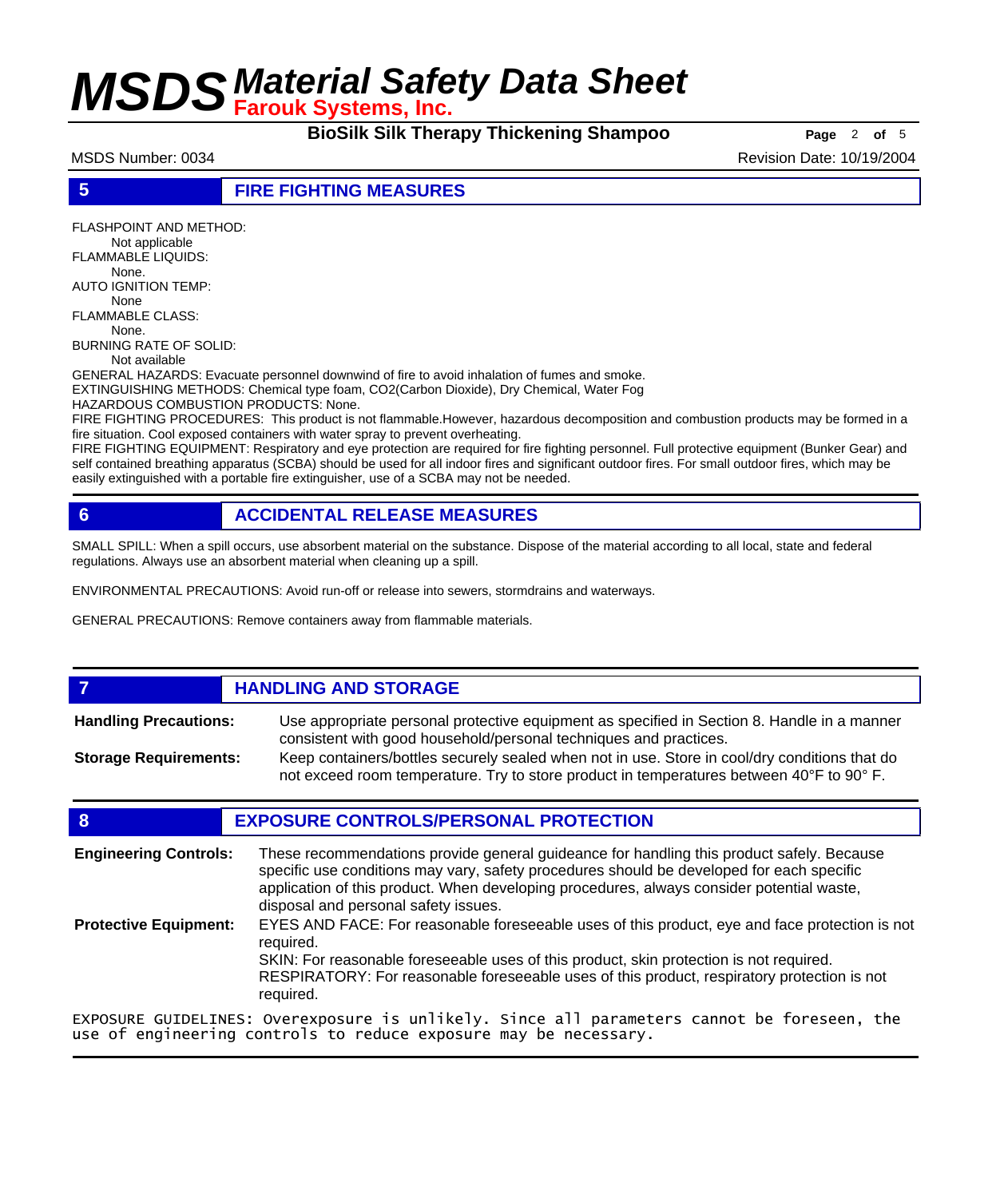**BioSilk Silk Therapy Thickening Shampoo Page** 3 of 5

MSDS Number: 0034 Revision Date: 10/19/2004

### **9 PHYSICAL AND CHEMICAL PROPERTIES**

**Appearance:** Light-green hued liquid **Physical State:** Liquid **Odor:** Pleasant perfumed fragrance **pH:** 7.0 **Vapor Pressure:** N/A **Vapor Density:** N/A

## **Boiling Point:** N/A **Freezing/Melting Pt.:** N/A **Solubility:** Soluble in water. **Spec Grav./Density:** 1.00

| 10                                            | <b>STABILITY AND REACTIVITY</b> |                                     |
|-----------------------------------------------|---------------------------------|-------------------------------------|
| Stability:                                    |                                 | YES                                 |
| <b>Conditions to avoid:</b>                   |                                 | Extreme temperatures.               |
| Materials to avoid (incompatability):         |                                 | Keep away from oxidizing materials. |
| Hazardous Decomposition products: None known. |                                 |                                     |
| <b>Hazardous Polymerization:</b>              |                                 | Will Not Occur.                     |

## **11 TOXICOLOGICAL INFORMATION**

ACUTE: DERMAL LD50: Not available. ORAL LD50: Not available. INHALATION LC50: Not available. EYE EFFECTS: This product may cause irritation to eyes if not used under normal conditions. TARGET ORGANS: NONE. SENSITIZATIONS: Not available. CARCINOGENICITY: IARC: Listed by IARC - No. NTP: Listed by NTP - No. OSHA: Listed by OSHA - No.

MUTAGENICITY: Not available. REPRODUCTIVE EFFECTS: None. TERATOGENIC EFFECTS: Not available.

## **12 ECOLOGICAL INFORMATION**

ENVIRONMENTAL DATA: Not available. ECOTOXICOLOGICAL INFO: Not available. DISTRIBUTION: Not available. CHEMICAL FATE INFO: Not available.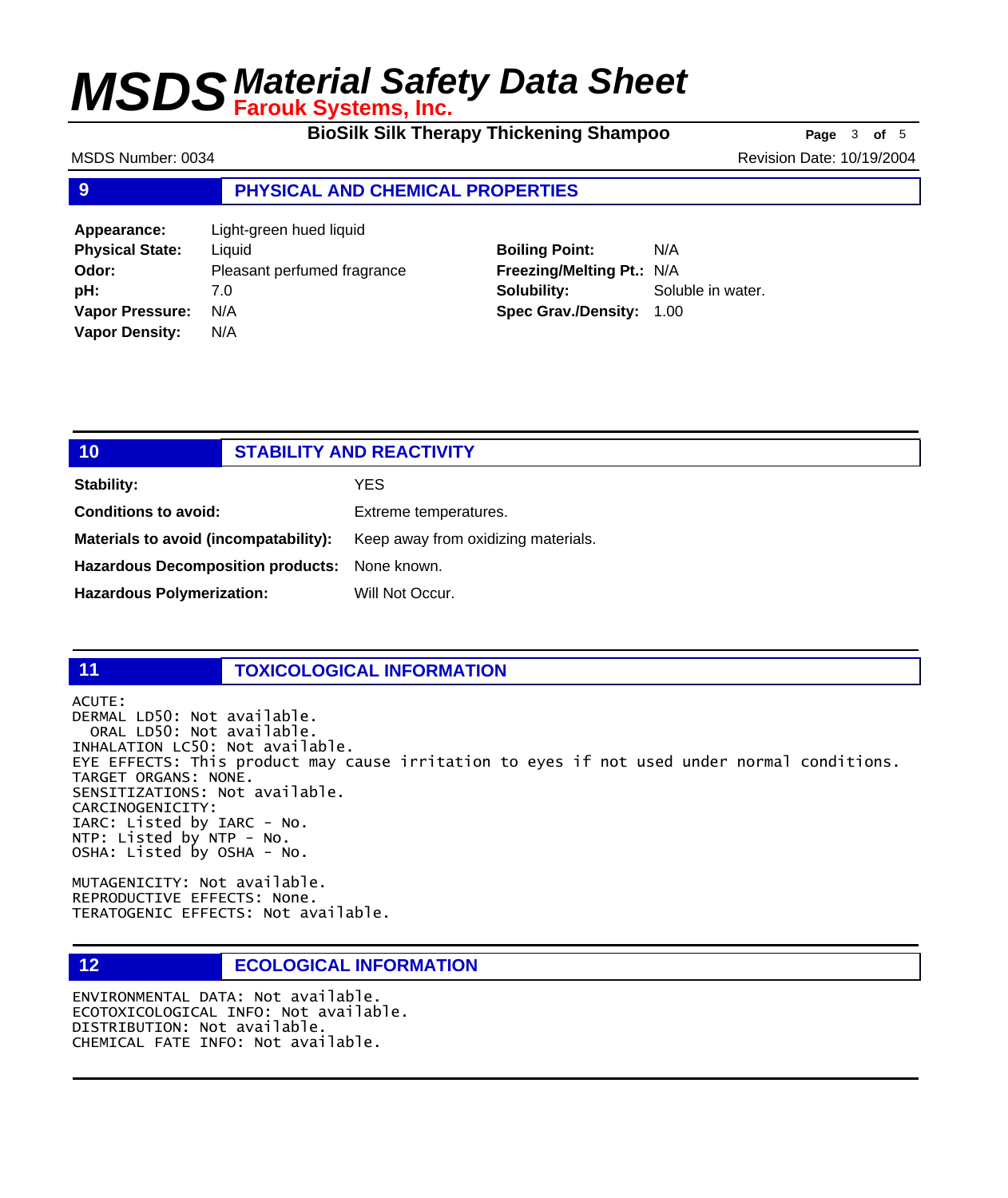**BioSilk Silk Therapy Thickening Shampoo Page** 4 of 5

MSDS Number: 0034 Revision Date: 10/19/2004

### **13 DISPOSAL CONSIDERATIONS**

US EPA Waste Number and Descriptions:

DISPOSAL METHOD: Controlled release of diluted product into a biological wastewater treatment plant. COMPONENT WASTE NUMBER: No EPA Waste Numbers are applicable for this product's components. DISPOSAL INSTRUCTIONS: Dispose of waste material according to local, state and federal rules and regulations.

**14 TRANSPORT INFORMATION**

This product is not regulated as a hazardous material by the United States (DOT) or Canadian (TDG) transportation regulations.

DOT CLASSIFICATION: Shipping Name: BioSilk Thickening Shampoo Class: None. Non-regulated, non-hazardous

IMDG CLASSIFICATION: Shipping Name: BioSilk Thickening Shampoo Class: None. Non-regulated, non-hazardous

IATA CLASSIFICATION: Shipping Name: BioSilk Thickening Shampoo Class: None. Non-regulated, non-hazardous

1-800-424-9300 1-703-527-3887 CHEMTREC

Outside the United States

## **15 REGULATORY INFORMATION**

UNITED STATES: SARA TITLE III (Superfund Amendments and Reauthorization Act) 311/312 HAZARD CATEGORIES Fire: No. Pressure Generating: No. Reactivity: No. Acute: No. 313 REPORTABLE INGREDIENTS: Not applicable. TITLE III NOTES: None. CERCLA(Comprehensive Response, Compensation, and Liability Act) CERCLA RQ: None. TSCA(Toxic Substance Release Act) TSCA REGULATORY: All ingredients are listed in the TSCA Inventory. CANADA: WHMIS(WORKER HAZARDOUS MATERIAL INFORMATION SYSTEM) This product is WHMIS controlled. CANADIAN INGREDIENT DISCLOSURE LIST: Sodium Laureth Sulfate. CANADIAN ENVIRONMENTAL PROTECTION ACT: All intentional ingredients are listed on the DSL(Domestic Substance List). EUROPEAN COMMUNITY: EU REGULATORY: All intentional ingredients are listed on the European's EINECS Inventory. STATE REGULATIONS: Not available. LOCAL REGULATIONS: Not available.